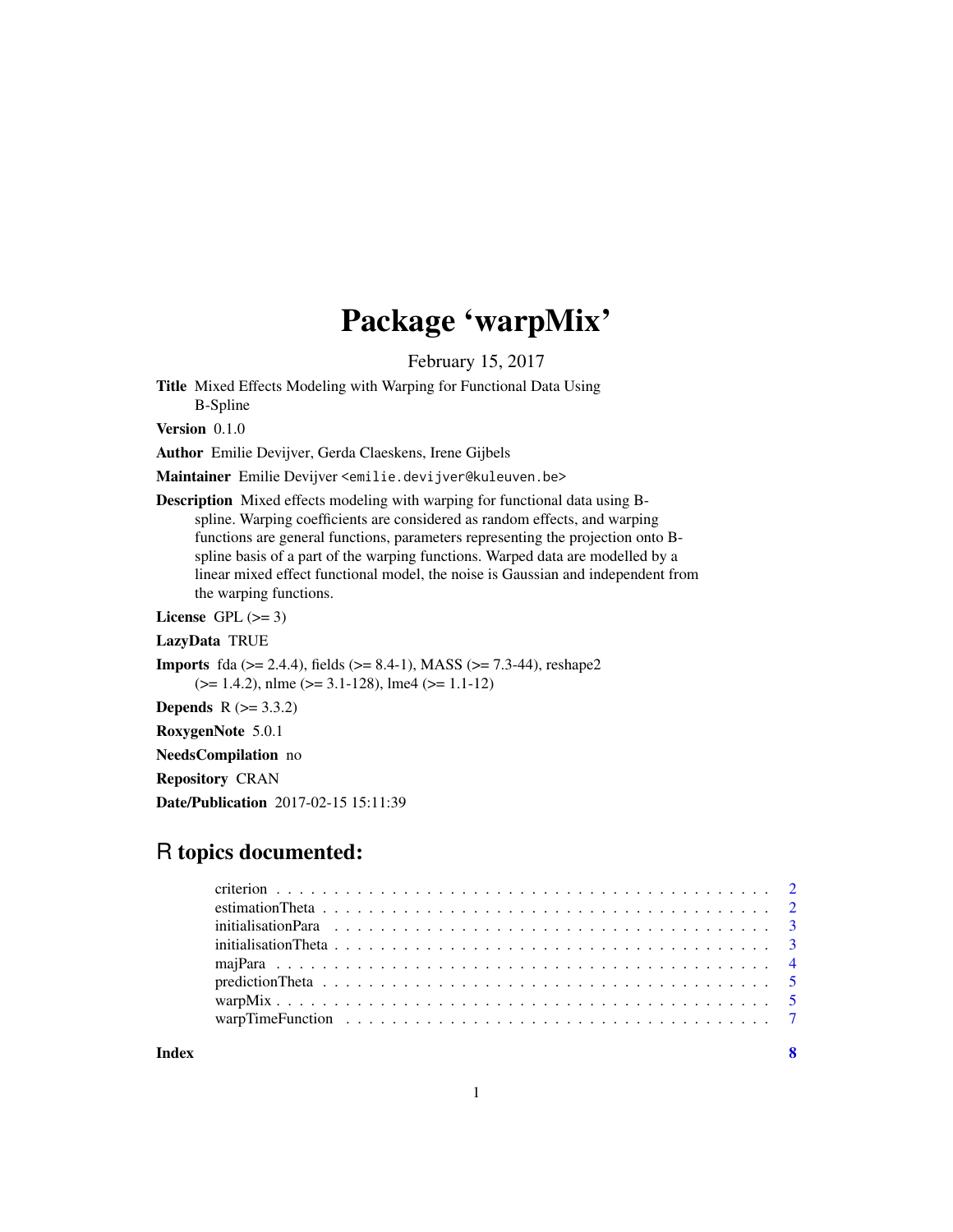<span id="page-1-0"></span>

#### Description

This function returns the empirical L\_2 between two functions, the first one being warped.

#### Usage

criterion(t, f, g, theta, splineBasisW)

#### Arguments

| t            | A vector of numbers, corresponding to time points.                                                 |
|--------------|----------------------------------------------------------------------------------------------------|
| $\mathbf f$  | A vector of numbers, corresponding to the evaluated function.                                      |
| g            | A vector of numbers, corresponding to the evaluated function.                                      |
| theta        | A vector of warping parameters.                                                                    |
| splineBasisW | A matrix, corresponding to the spline basis for the warping functions, evaluted<br>in time points. |

#### Value

A list, with crit the distance.

| estimationTheta | Estimate the warping parameters. |
|-----------------|----------------------------------|
|                 |                                  |

#### Description

This function estimate the warping parameters, knowing the observations and the individual aligned curves.

#### Usage

```
estimationTheta(t, y, splineBasisW, indSignal, thetaObs)
```
#### Arguments

| t            | A vector of numbers, corresponding to time points.                                                 |
|--------------|----------------------------------------------------------------------------------------------------|
| У            | A matrix of numbers, corresponding to observations (size: $T^*$ n).                                |
| splineBasisW | A matrix, corresponding to the spline basis for the warping functions, evaluted<br>in time points. |
| indSignal    | A matrix, corresponding to the individual aligned curves.                                          |
| thetaObs     | A matrix, corresponding to initial values for the warping parameters.                              |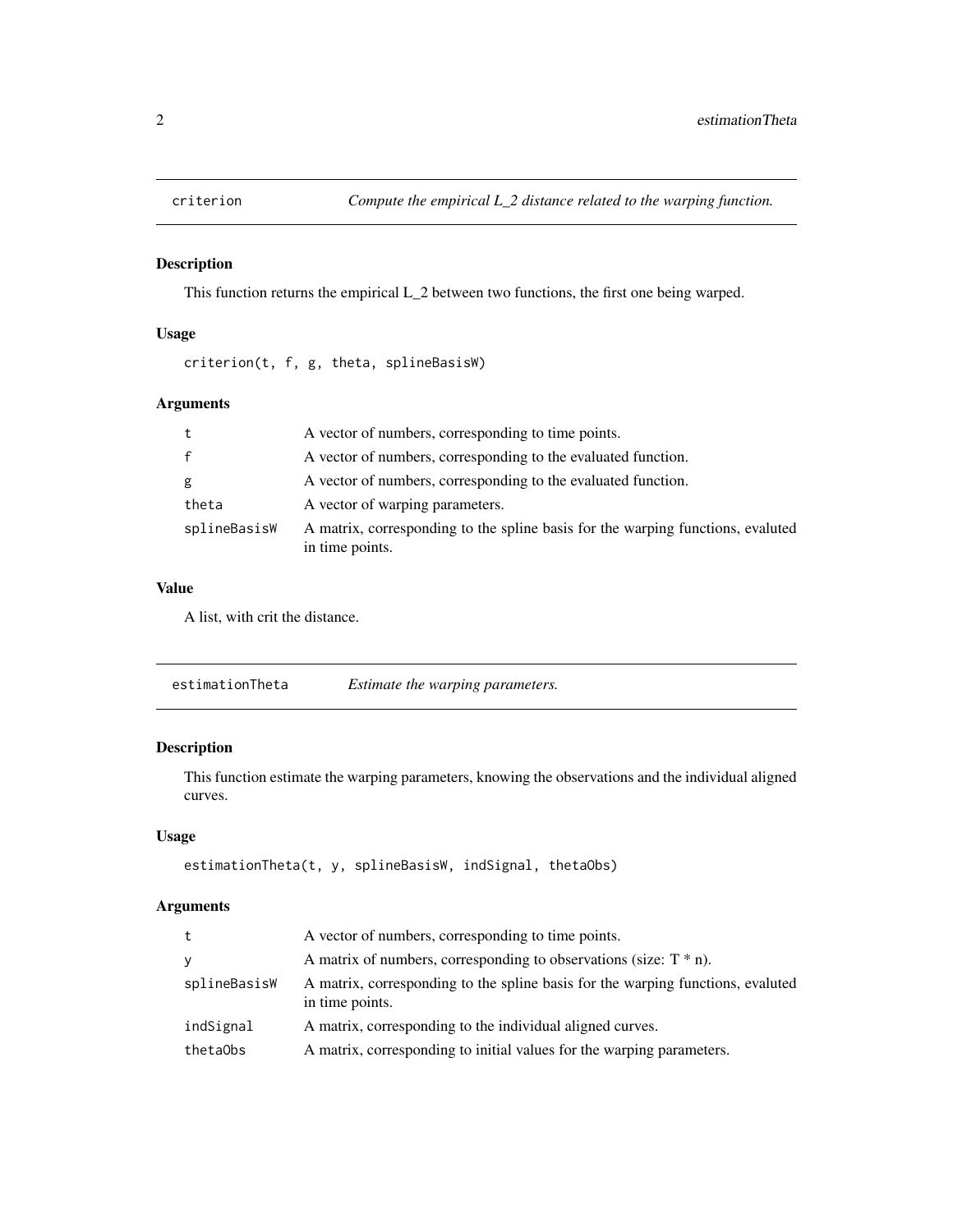#### <span id="page-2-0"></span>initialisationPara 3

#### Value

A list, with theta, a matrix of estimated warping parameters, and wT, the corresponding warping functions.

initialisationPara *Initialize the functional parameters (associated to the aligned curves).*

#### Description

This function initializes the mean curve, the individual effect U<sub>\_i</sub>, related to aligned curves.

#### Usage

```
initialisationPara(t, y, splineBasisMu, splineBasisU, warpTime)
```
#### Arguments

| t             | A vector of numbers, corresponding to time points.                                                      |
|---------------|---------------------------------------------------------------------------------------------------------|
| y             | A matrix of numbers, corresponding to observations (size: $T^*$ n).                                     |
| splineBasisMu | A matrix, corresponding to the spline basis for the global mean function, eval-<br>uted in time points. |
| splineBasisU  | A matrix, corresponding to the spline basis for the individual curves, evaluted in<br>time points.      |
| warpTime      | A matrix, corresponding to warping time points.                                                         |

#### Value

A list, with x, aligned curves, alphaMu the coefficients of the mean curve, sigmaEpsilon the variance of the noise, sigmaU the variance of the random effects, and indSignal each individual curves.

initialisationTheta *Initialize the warping parameters.*

#### Description

This function initializes the warping parameters

#### Usage

initialisationTheta(t, y, splineBasisW)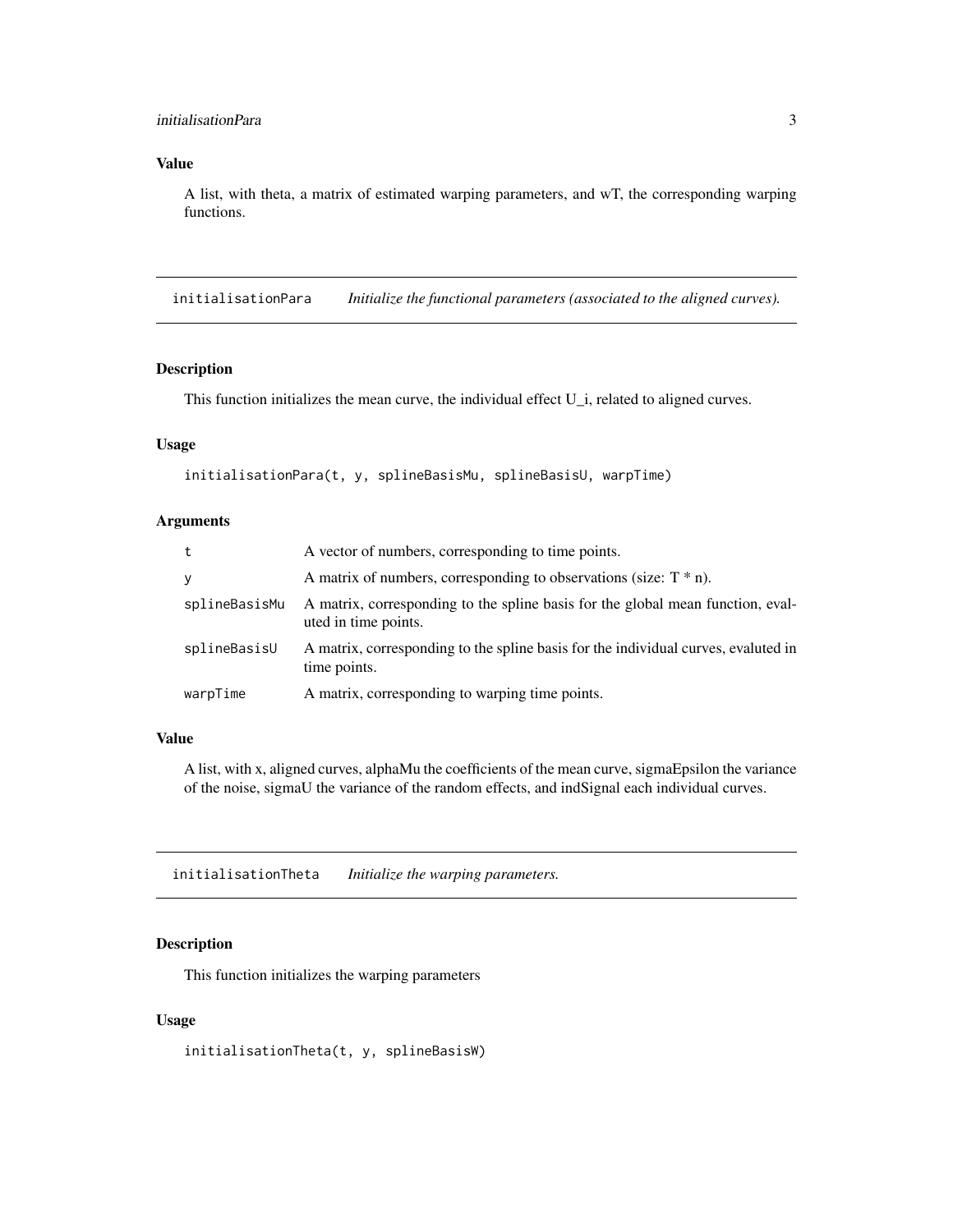#### <span id="page-3-0"></span>Arguments

|              | A vector of numbers, corresponding to time points.                                                 |
|--------------|----------------------------------------------------------------------------------------------------|
|              | A matrix of numbers, corresponding to observations (size: $T^*$ n).                                |
| splineBasisW | A matrix, corresponding to the spline basis for the warping functions, evaluted<br>in time points. |

#### Value

A list, with theta, a matrix of estimated warping parameters, and wT, the corresponding warping functions.

majPara *Update the functional parameters (associated to the aligned curves).*

#### Description

This function updates the estimations of the mean curve, the individual effect U\_i, related to aligned curves.

#### Usage

majPara(t, y, splineBasisMu, splineBasisU, warpTime)

#### Arguments

| t             | A vector of numbers, corresponding to time points.                                                      |
|---------------|---------------------------------------------------------------------------------------------------------|
| y             | A matrix of numbers, corresponding to observations (size: $T^*$ n).                                     |
| splineBasisMu | A matrix, corresponding to the spline basis for the global mean function, eval-<br>uted in time points. |
| splineBasisU  | A matrix, corresponding to the spline basis for the individual curves, evaluted in<br>time points.      |
| warpTime      | A matrix, corresponding to warping time points.                                                         |

#### Value

A list, with x, aligned curves, alphaMu the coefficients of the mean curve, sigmaEpsilon the variance of the noise, sigmaU the variance of the random effects, and indSignal the individual curves.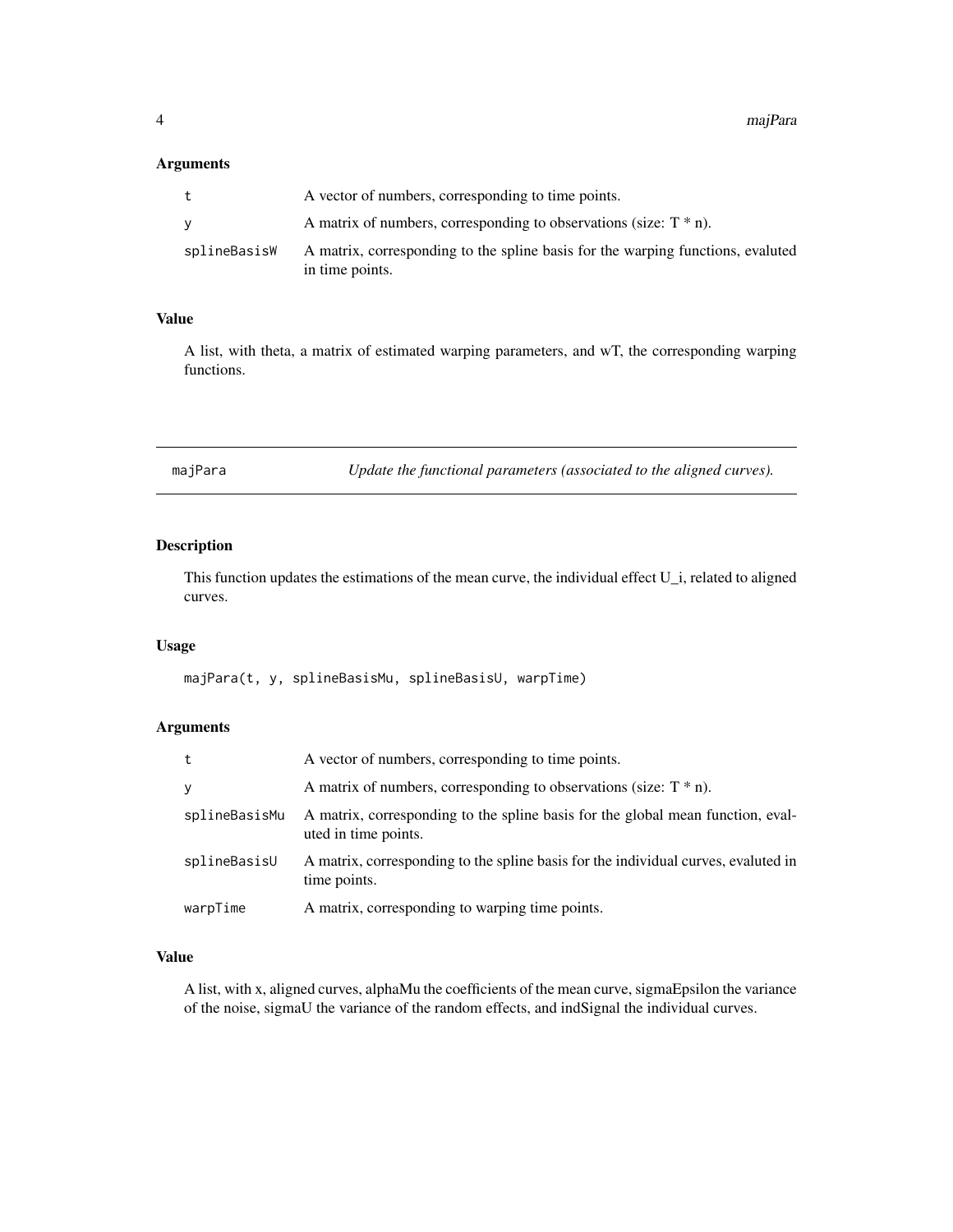<span id="page-4-0"></span>predictionTheta *Predict the warping parameters.*

#### Description

This function predict the warping parameters, using the estimations of those parameters, and fitting a linear mixed effect model on them.

#### Usage

predictionTheta(thetaObs, sigmaEpsilon)

#### Arguments

| thetaObs     | A matrix (size: $n * T$ ) corresponding of the estimations of the warping parame-<br>ters.                          |
|--------------|---------------------------------------------------------------------------------------------------------------------|
| sigmaEpsilon | A number, defining the variance of the noise in the linear mixed- effect model<br>fitted on the warping parameters. |

#### Value

A list, with theta, a matrix of predicted warping parameters, sigmaE the covariance of the random effects, and theta0 the mean.

| Estimate the non linear mixed effect functional model.<br>warpMix |  |
|-------------------------------------------------------------------|--|
|-------------------------------------------------------------------|--|

#### Description

This function returns estimates of parameters in the non linear functional mixed-effect model defined to warp data and estimate the underlying model with mixed effect.

#### Usage

```
warpMix(t, y, baseMu, baseU, baseW, sigmaEpsilonTilde = 10^{\circ}-3,
  threshold = 10^{\circ} - 3, nIte = 100)
```
#### Arguments

| t      | A vector of numbers, corresponding to time points.                   |
|--------|----------------------------------------------------------------------|
| V      | A matrix of numbers, corresponding to observations (size: $T * n$ ). |
| baseMu | A B-spline used to decompose the global mean.                        |
| baseU  | A B-spline used to decompose the individual effects.                 |
| baseW  | A B-spline used to decompose the warping functions.                  |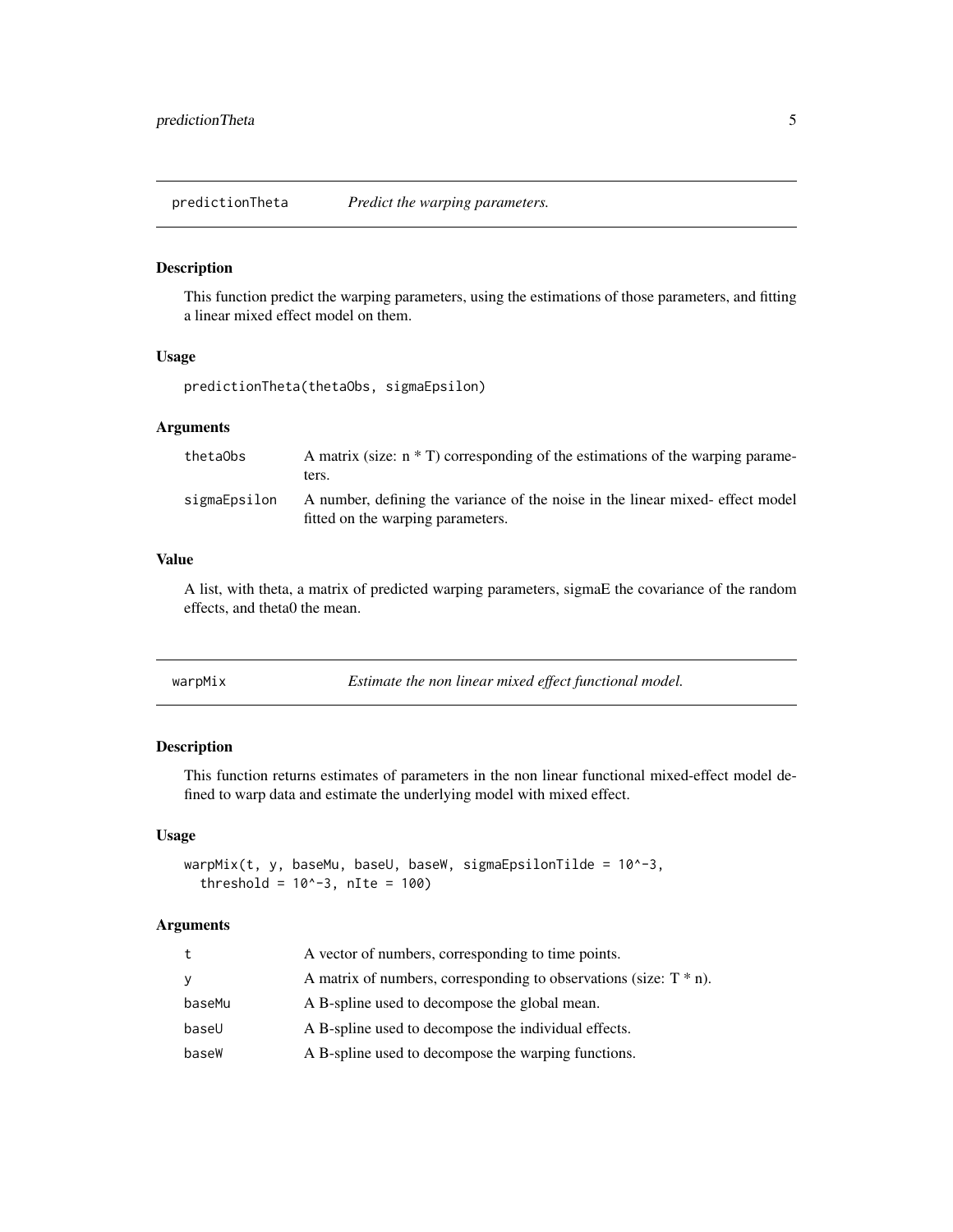6 warpMix

| sigmaEpsilonTilde |                                                                                                                     |
|-------------------|---------------------------------------------------------------------------------------------------------------------|
|                   | A number, defining the variance of the noise in the linear mixed- effect model<br>fitted on the warping parameters. |
| threshold         | A number, defining the threshold of convergence.                                                                    |
| nIte              | Maximum number of iterations                                                                                        |

#### Details

Notice that the warping parameters are considered as random effects.

#### Value

A list, with fonct, functional quantities (indCurvAlign the individual aligned curves, warping the warping functions and theta, the warping parameters), para the estimates of parameters (alphaMu, sigmaU,theta0, sigmaTheta, sigmaEpsHat), dist the criterion computed to reach the convergence, and others other values (successAlphaMu, initTheta, initPara, CPUtime).

#### Examples

```
T = \text{seq}(0.5, 0.841, \text{length.out} = 9)n = 10t = c(qnorm(T), 1)
mu = cos(2*pi*t+pi/2)library(fda)
baseMu = create.bspline.basis(c(\theta, \text{max}(t)), norder = 2, breaks = seq(\theta,1,\theta.5))
splineBasisMu = eval.basis(t,baseMu)
alphaMu = Data2fd(mu,argvals = t, baseMu)$coef
muApprox = (splineBasisMu) %*% alphaMu
baseU = create.bspline.basis(c(0,max(t)),norder = 2, breaks = seq(0,1,0.5))mU = baseU$nbasis
sigmaU = diag(0.1, mU)library(MASS)
alphaU = t(mvrnorm(n, rep(0, mU),sigmaU))splineBasisU = eval.basis(t,baseU)
U = splineBasisU %*% alphaU
epsilon = t(mvrnorm(n, rep(0, length(t)), 0.01 * diag(1, length(t))))X = as.vector(muApprox) + U + epsilonbaseW = create.bspline.basis(c(0,max(t)), norder = 2, breaks = c(0, 0.6, 1))
mW = baseW$nbasis
splineBasisW = eval.basis(t,baseW)
theta = t(mvrnorm(n, rep(0, mW), diag(0.1, mW + 1e-3 * diag(1, mW))))wtheta = matrix(rep(0,n*length(t)), ncol = n)
for (i in c(1:n)){
wtheta[,i] = warpTimeFunction(splineBasisW,theta[,i],t)$warpTime
}
Y = matrix(0, nrow = length(t), ncol = n)for (i in c(1:n)){
 y = approxfun(wtheta[,i],X[,i])
Y[, i] = y(t)}
warphix(t, Y, baseMu, baseU, baseW, nIte = 2)
```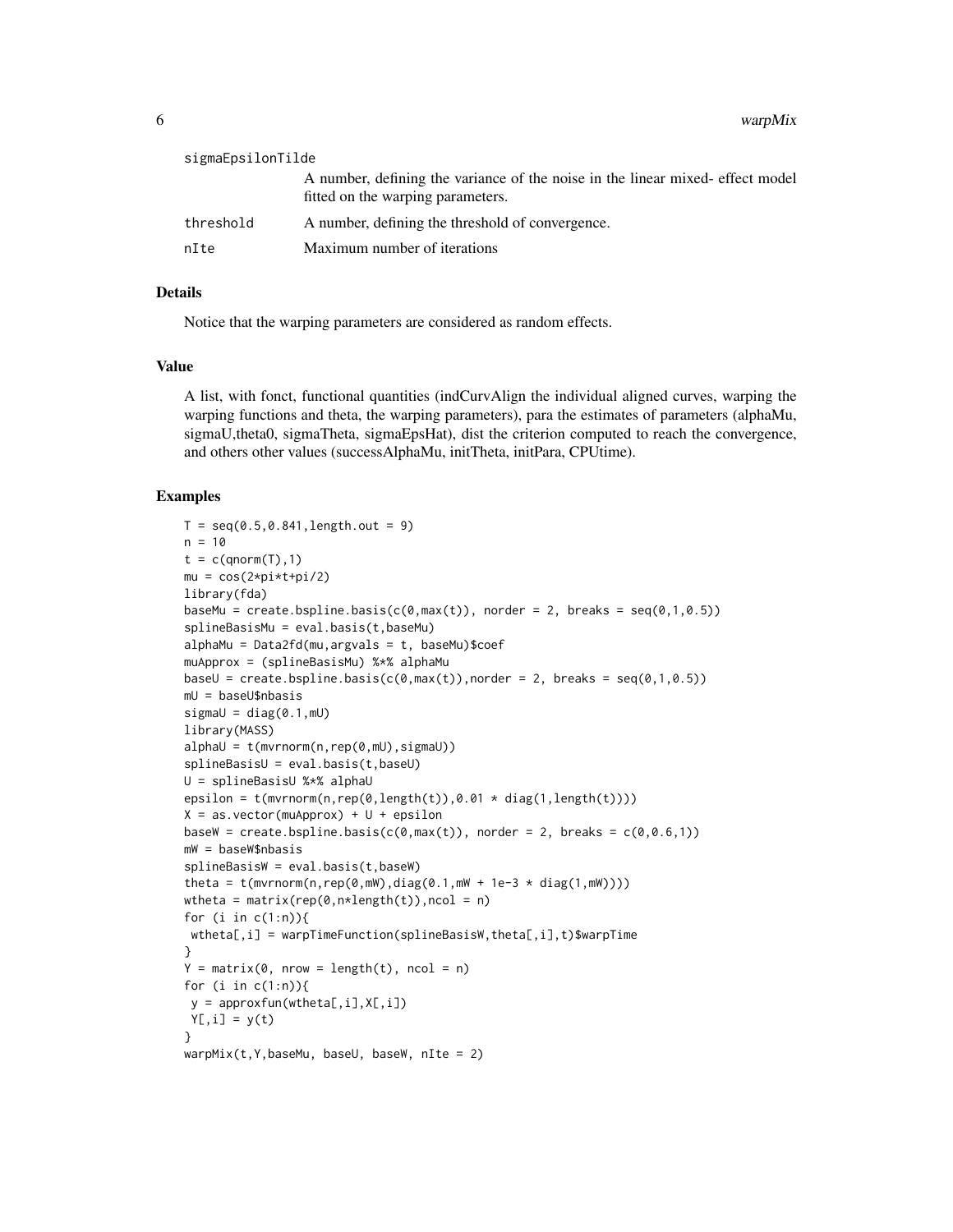<span id="page-6-0"></span>warpTimeFunction *Compute the warped time points*

### Description

This function returns warped time points for a known warping parameter theta.

#### Usage

```
warpTimeFunction(splineBasisW, theta, t)
```
#### Arguments

| splineBasisW | A matrix, corresponding to the spline basis for the warping functions, evaluted<br>in time points. |
|--------------|----------------------------------------------------------------------------------------------------|
| theta        | A matrix, corresponding to initial values for the warping parameters.                              |
| $^{\dagger}$ | A vector of numbers, corresponding to time points.                                                 |

#### Value

A vector, corresponding to the warped time points.